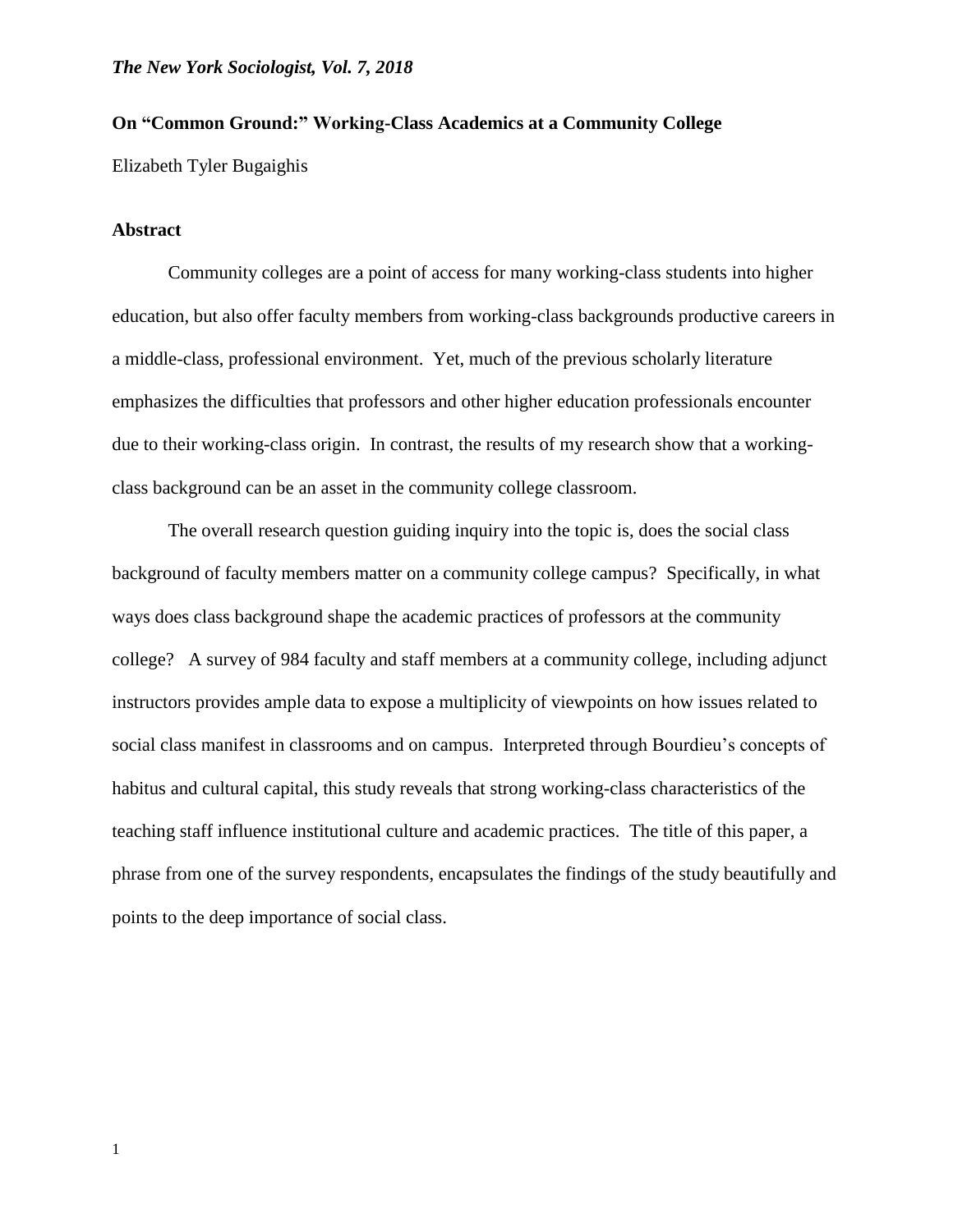#### **INTRODUCTION**

In recent years there is an increasing buzz around community colleges. Community colleges are institutions of higher education that provide the first two years of college at an affordable price compared to other institutional types. Espousing an "open access" mission, these colleges draw a diverse student base. Women, students from low-income families and minority backgrounds, recent immigrants, adult, and part-time students have all embraced community colleges.

The growth of the community college movement dates to the 1947 President's Commission on Higher Education. Commonly known as the Truman Commission, the six volume report advocated establishing more community colleges. Wide-spread by the 1970s, community colleges facilitated the democratization of higher education. In 2018, 41 percent of the nation's undergraduate student population attended community colleges and 36 percent of community college students were "first generation," that is they are the first in their families to attend college (American Association of Community Colleges 2018; Witt et al. 1994). The educational research on student outcomes assessment and instructional innovations is burgeoning; however, there is less scholarly attention to faculty members teaching at community colleges (Townsend and Twombly 2007).

My research harkens back to a theme noted when community colleges were still in their adolescence and Cohen and Brawer (1972) argued that professors at community colleges needed to understand and integrate their own person or personality with their role as instructors and potential scholars in the area of teaching and learning. Their study offers a tantalizing perspective on the unique role community college professors might carve out for themselves. Particularly relevant to my research project was their idea that personal background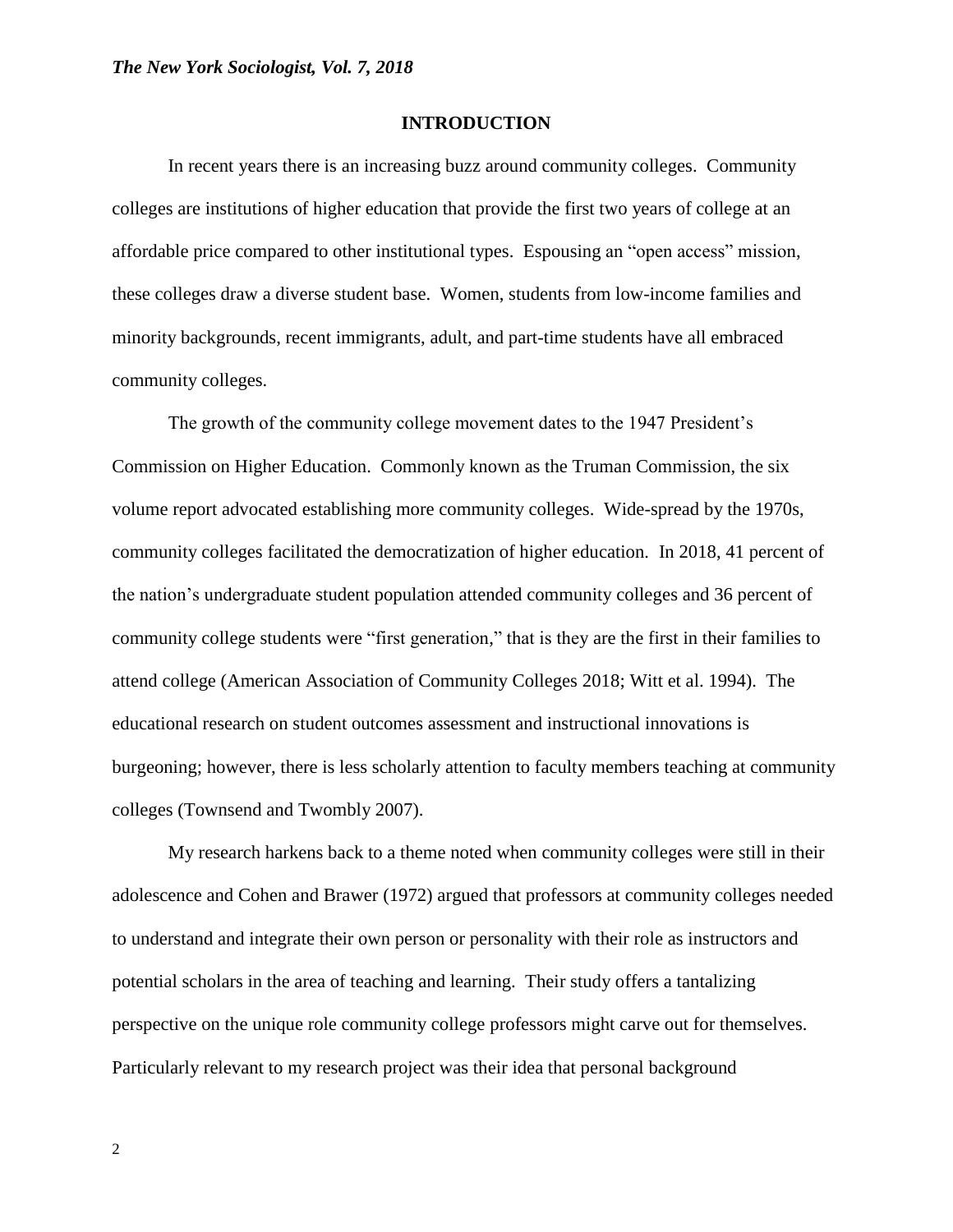characteristics such as social class were key elements that community colleges professors brought to their role.

The overarching question my research seeks to answer is how social class manifests for faculty members at the community college. In particular, do working-class academics view their social class background as significant to their approach to their professional roles?—In what ways does class background shape the academic practices of professionals at the community college? This paper discusses a slice of the findings from a larger study that includes administrative staff members (Bugaighis, 2015).

# **LITERATURE REVIEW**

Multiple strands of background literature feed into the discussion of working-class academics, including studies directly on topic and other research that informs the context of higher education specific to the community college sector. The literature includes two main methods of research: autobiographical narratives and interviews. In broad strokes, earlier literature emphasized the career disadvantages professors from working-class families reported experiencing, while more recent scholarship takes a less discouraging stance.

Four volumes collecting the stories of working-class academics are the foundation for exploring the topic. The earliest volume addressing this line of inquiry is titled *Strangers in Paradise: Academics from the Working Class* by Ryan and Sackrey (1984). The authors solicited autobiographical statements from one-hundred fifty colleagues, all at four-year institutions. The call for contributions went to a pool of individuals the authors knew had been raised in working-class families and that group was enlarged by referrals to other professors. Most of the twenty-four professors included in the volume fit a definition of working class which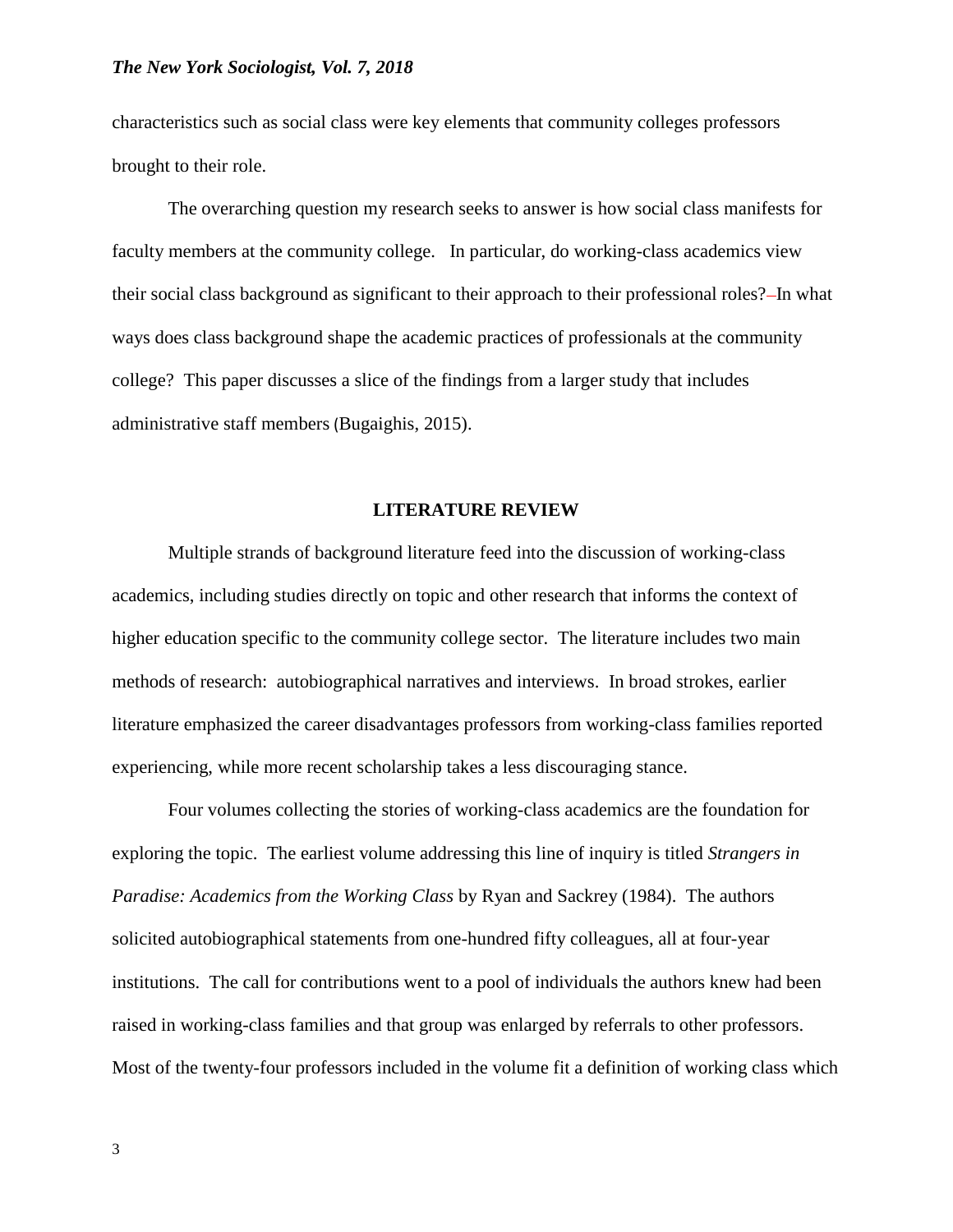was characterized as having parents without college educations and employed in blue collar occupations. The autobiographies chronicled the move from working class to middle class, and brought to light "feelings of not belonging, not fitting in, not wanting to fit in or belong, and feeling [distanced] from one's class of origin (Ryan and Sackrey 1984:311)."

A volume titled *Working-Class Women in the Academy* by Tokarczyk and Fay (1993), brought together issues of social class and gender. This book included twenty-one autoethnographies of women defined as working class by their parents' blue collar occupation and lack of a college credential. Their stories illustrated some of the issues that affect academic women from working-class origins. The work offered a feminist perspective and an analysis of class within higher education.

Dews and Law (1995) edited a volume titled *This Fine Place So Far From Home,* for which the authors posted a national call for essays. The result produced twenty-five autobiographical accounts that raised issues of estrangement from family, concealment of class identity, and feelings that the transformation from working-class background to professional academic is never complete. The authors chose to define working class as those who selfidentified as growing up in a working-class family.

A similar, more recent volume by Muzzatti and Samarco (2006) also collected autoethnographies of professors from the working class. Titled *Reflections from the Wrong Side of the Tracks*, the editors concluded that the narratives showed the persistent, pervasive nature of class discrimination in the United States. Stated succinctly, "class matters" (2006:xiii). Muzzatti and Samarco viewed their own working-class backgrounds as a liability to their positions in academia.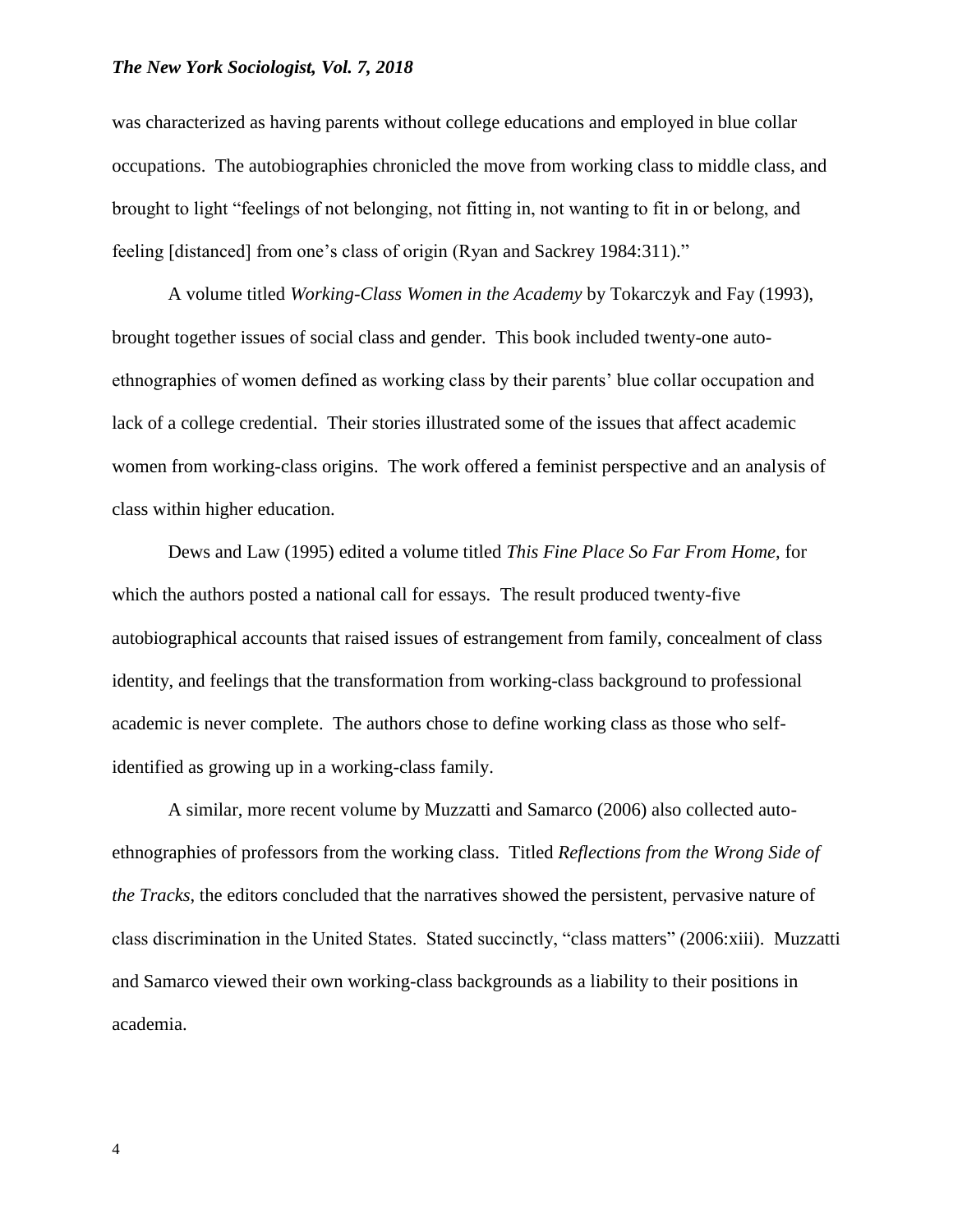Vander Putten (1998) offered a different investigative approach to the topic. In his dissertation he used interviews to explore faculty members' perceptions of their working-class backgrounds, and to explore the factors that influenced some of them to leave their institutions. Vander Putten interviewed ten faculty members at five types of institutions from community colleges to research universities and medical schools. Clear differences emerged. Vander Putten concluded that feeling like an imposter and not fitting into a middle-class role were some of the reasons professors contemplated leaving their academic posts. But, counter to the trend, community college faculty members in this study did not intend to leave their positions.

All of these authors provide an entrée into the research topic with a clear focus on class issues. At this juncture the discussion of the relevant literature shifts to recent scholarship which enriches the topic by emphasizing the dimension of gender or employing an overtly theoretical framework, or both.

Picking up on the theme of "first generation" college professors, Jones (2003, 2004) interviewed women faculty members who were the first in their family to go to college in order to study how class informed their academic practice. Although Jones' main focus was social class, she interviewed only women to compensate for the meager research on women's experiences of class. The research finding most important to note within the context of my project was that women faculty members found value in their working-class heritage and consequently looked for ways to mentor students from working-class backgrounds. Jones observed female professors teaching about class within their disciplines. Participants selfreported how they supported their working-class students by helping them navigate through the waters they had already forded. Jones (2003:806) concluded that while educational institutions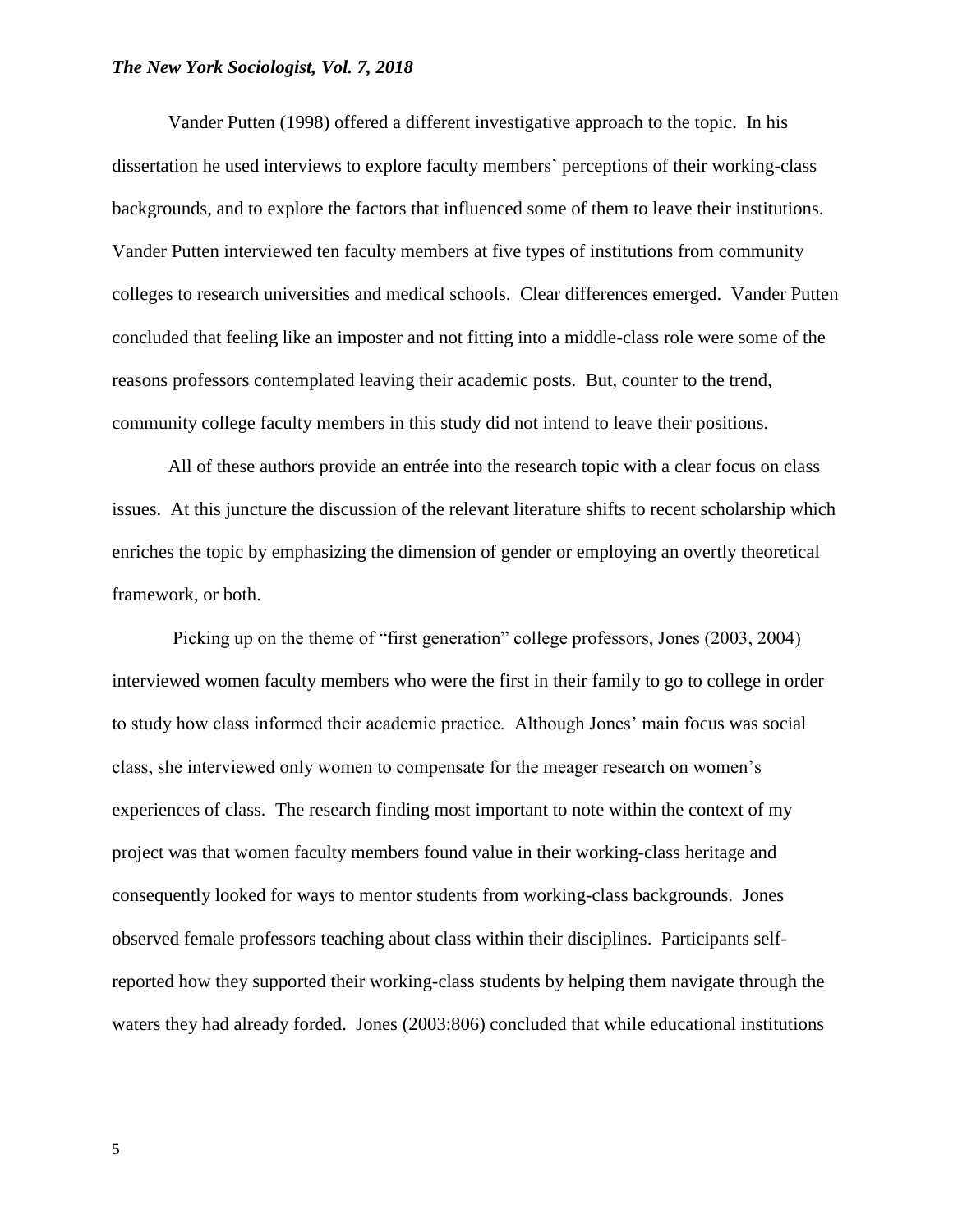primarily reproduce class stratification, they also can be sites for "disrupting dominant ideologies and practice." I propose that community colleges are an excellent site to explore that assertion.

In her dissertation, Dole (2010) approached the question of working-class academics with regard to career path, and interactions with students and colleagues in her study of fifteen faculty members at community colleges. Dole limited her participants to those with doctoral degrees teaching in liberal arts disciplines. Applying Pierre Bourdieu's concepts of habitus and capital, and with the idea of border crossing in mind, Dole found that working-class academics approached their career with the working-class values of meritocracy and hard work. Those interviewed lacked important knowledge such as the crucial role that a mentor could play in the academic setting. Faculty members found solidarity with their students, and expressed the goal of promoting the social mobility of their students.

In a study of nine full- and part-time women faculty members and administrators with working-class origins at a multi-campus community college in the Midwest, Brodersen (2008:142) found that seven of nine informants expressed "comfort and solace in working with their students and their colleagues at the community college." Individual and group interviews also found such issues as feeling like academic imposters, isolation from colleagues, and the idea that higher education was dominated by "white, male, elitist attitudes." In making the case for her dissertation research, Brodersen (2008:1) noted "Not a single study has examined the specific experiences of working-class women who are community college faculty or administrators."

My research project follows in the new paths forged by Dole and Brodersen by continuing the focus on working-class academics at a community college and using the extensive scholarship of Pierre Bourdieu to construct a conceptual framework to analyze the results of the data collected. Two of Bourdieu's key analytical concepts are briefly summarized to guide the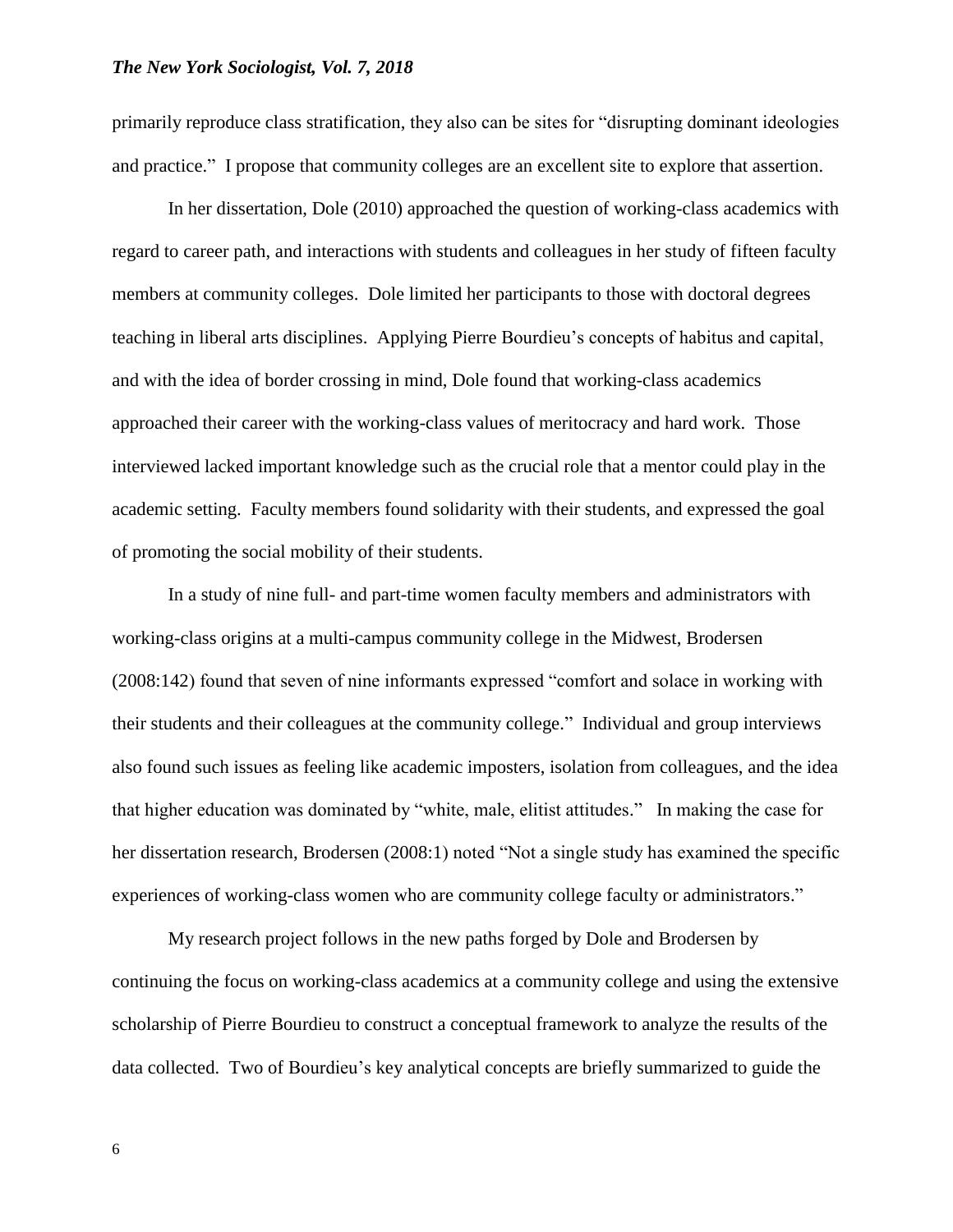discussion of the research results. The first concept, *habitus*, connotes the array of habits, attitudes, values, and tastes held by an individual. The word that best captures the meaning of the term habitus is *disposition*. Individuals embody their habitus so completely that they are oblivious to it (Bourdieu 1985; Lizardo 2004).

The second concept, *cultural capital*, includes non-financial assets such as an elite education, a command of verbal and written language, and a stylish wardrobe. People raised in families of differing class backgrounds have different experiences of childhood, adolescence, and young adulthood. Some differences are very visible. The neighborhoods, houses, cars, schools and colleges attended, and vacations taken differ widely between the various social classes. Individuals who own "superior" or "more" cultural capital are better positioned in the social world. The elements of culture, that is to say cultural capital, are mainly transmitted to a child through the family, acquired unconsciously, becoming part of the person's habitus (Bourdieu 1984 1986; Eddy 2006; Harker, Mahar and Wilkes 1990).

Bourdieu developed and applied these concepts to the French education system to demonstrate that schools are one of the primary institutional mechanisms that reinforce the social hierarchy and power relationships between the social classes. The term for this social process is social reproduction (Bourdieu 1974; Bourdieu and Passeron 1990). The way schools reinforce the social class system is to embody and privilege the habitus of the dominant group in society, and then favor students who exhibit the qualities of a middle-class or upper-class habitus. My project asks if the feelings of discomfort and disillusionment described by working-class academics in much of the prior research is in evidence at the community college. My hunch, based on extended observation as an administrator at a community college, was that the working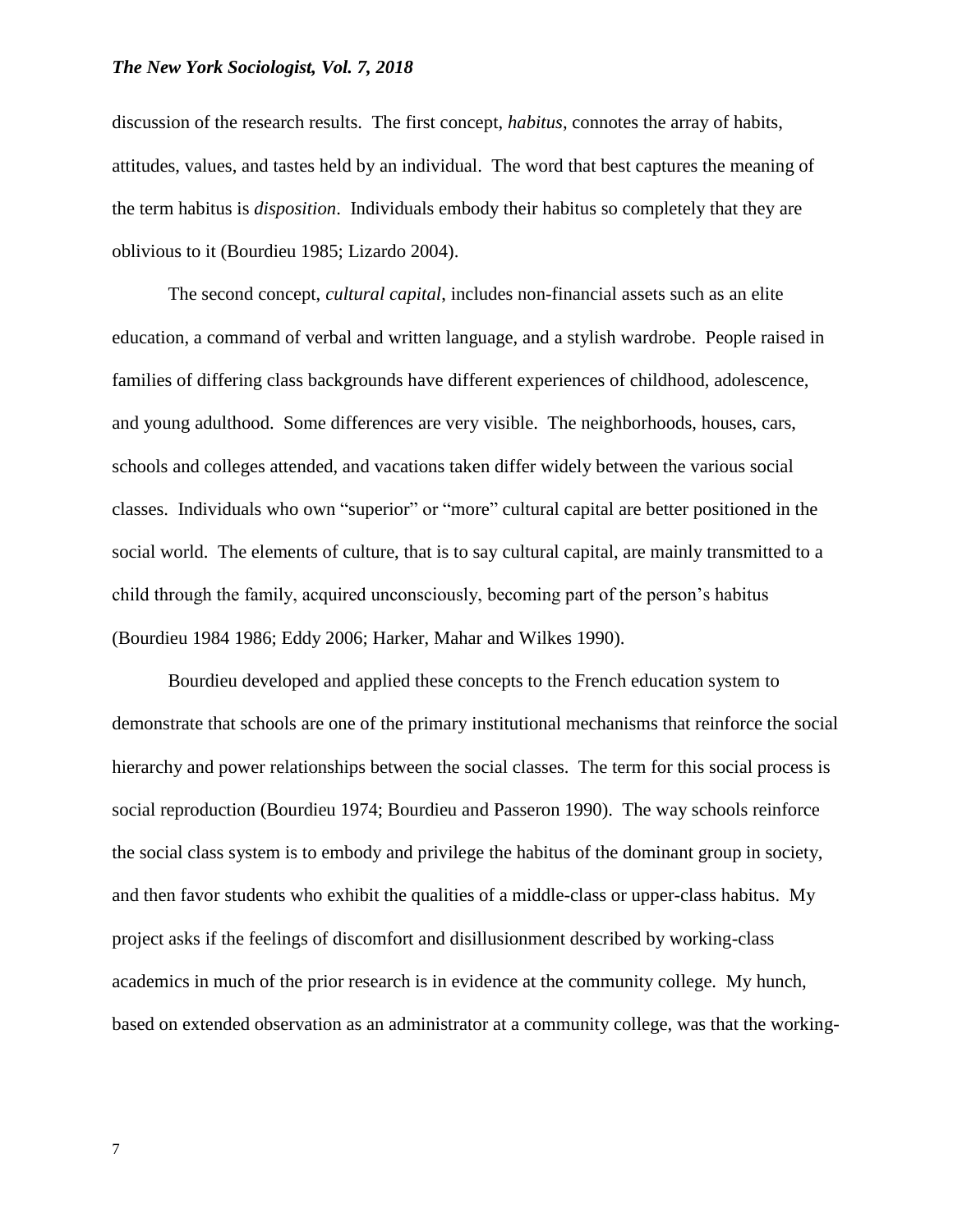class habitus embodied by faculty members was a useful asset in the unique environment of the community college.

#### **METHODS**

A mid-sized, multi-campus community college in the Northeast provided the research site to explore the intersection between social class and academia. I surveyed the entire faculty and staff (984) of the College inclusive of full and part-time faculty and administrative staff members. The study excluded several groups that work at the community college, specifically staff members in the unionized clerical unit and the unionized maintenance unit, and part-time hourly staff members whose positions were not administrative. The survey contained thirteen closed-ended questions and two open-ended questions. I conducted one-on-one interviews with four colleagues drawn from the survey respondents. This paper discusses findings exclusively related to the full-time and part-time faculty members, highlighting their views of how social class background plays out in the classroom.

It is important to note the way in which the social class of survey participants was identified. Prior researchers faced the same issue of determining the social class of participants. The edited volumes contained narratives from self-identified working-class academics (Dews and Law 1995; Muzzatti and Samarco 2006; Ryan and Sackrey 1984). Tokarczyk and Fay (1993) discussed the difficulty of pinning down an exact meaning and settled on a definition of working-class academics as those who were themselves the first in their family to go to college and whose parents had jobs that lacked professional autonomy. I elected to determine respondents' social class by asking them to self-identify their own class. Gallup provided a model for a question about social class that relied on self-report. I reworded the question to read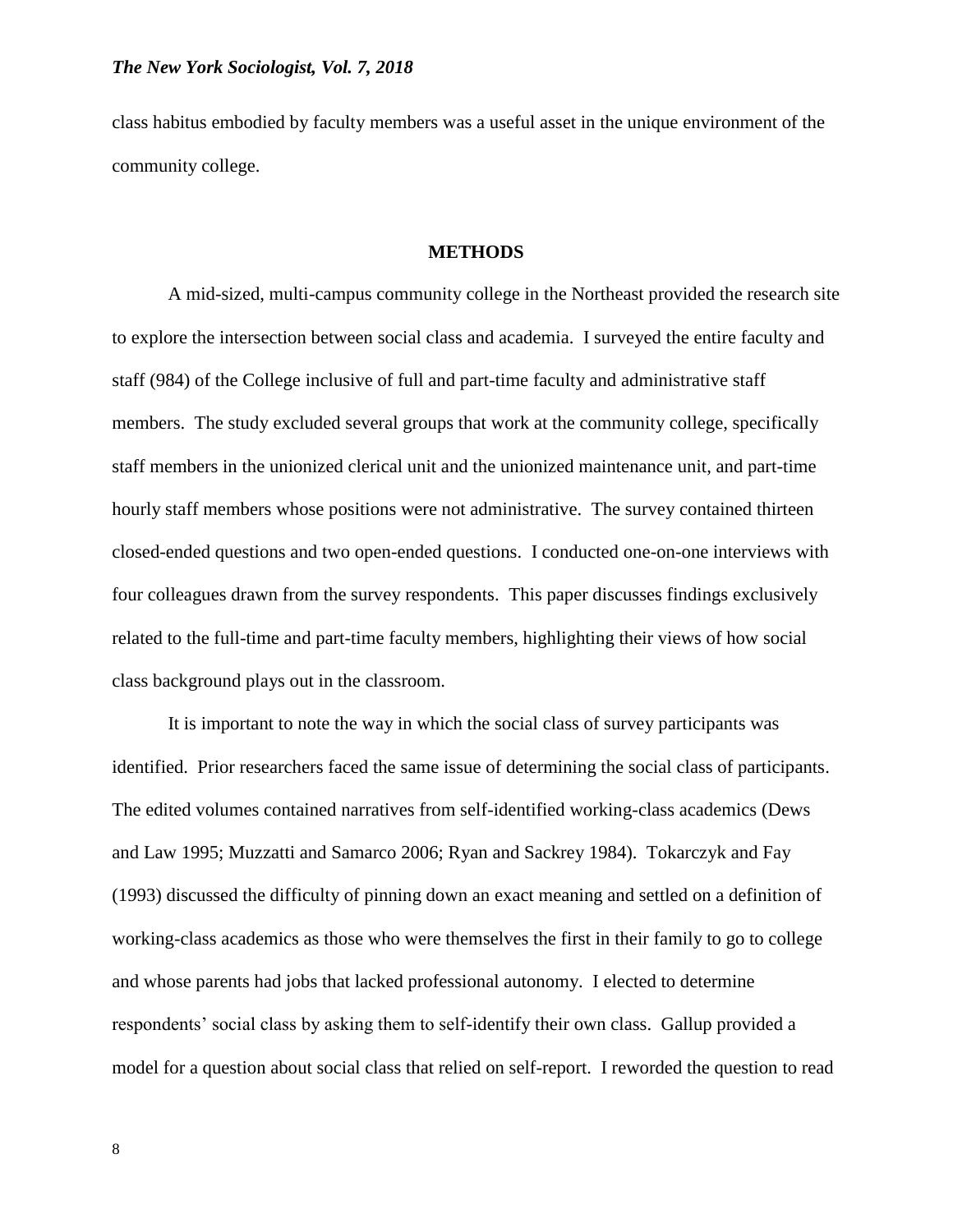"Which social class best describes the family you grew up in?" and used the same response categories that the Gallup Poll employed: lower class, working class, middle class, upper-middle class, and upper class (Gallup  $2012$ ).<sup>1</sup>

I position this research study within the genre of qualitative field research where I acted in the role of participant observer. This research methodology raised particular considerations. One important element of the research process was the fact that I am an administrator at the community college in this study. My complete immersion in the academic culture I sought to study provided the genesis of this research project. It also occasioned the need to acknowledge some of the factors related to participant observer research (Bourke 2014). I am mindful that my position as both colleague and academic dean influenced the research process. It was easier for me to identify the benefits of being an insider than the detriments. Being a fellow member of the College staff facilitated the survey and interview process, from the good response rate on the survey to the overwhelming response to my request for interview volunteers. The subjective nature of this type of qualitative research has limitations. The findings of this study are placebound and specific to the colleagues who became respondents and participants in this study.

#### **FINDINGS**

The total faculty and administrative staff of 984 received the on-line survey. The discussion of findings in this paper relates only to the responses of the full and part-time faculty members which together account for 66 percent of survey respondents. The respondents by faculty position type are displayed in Table 1. The 313 respondents include 78 (65 percent) of the 120 full-time faculty members and 235 (39 percent) of the 602 part-time faculty members.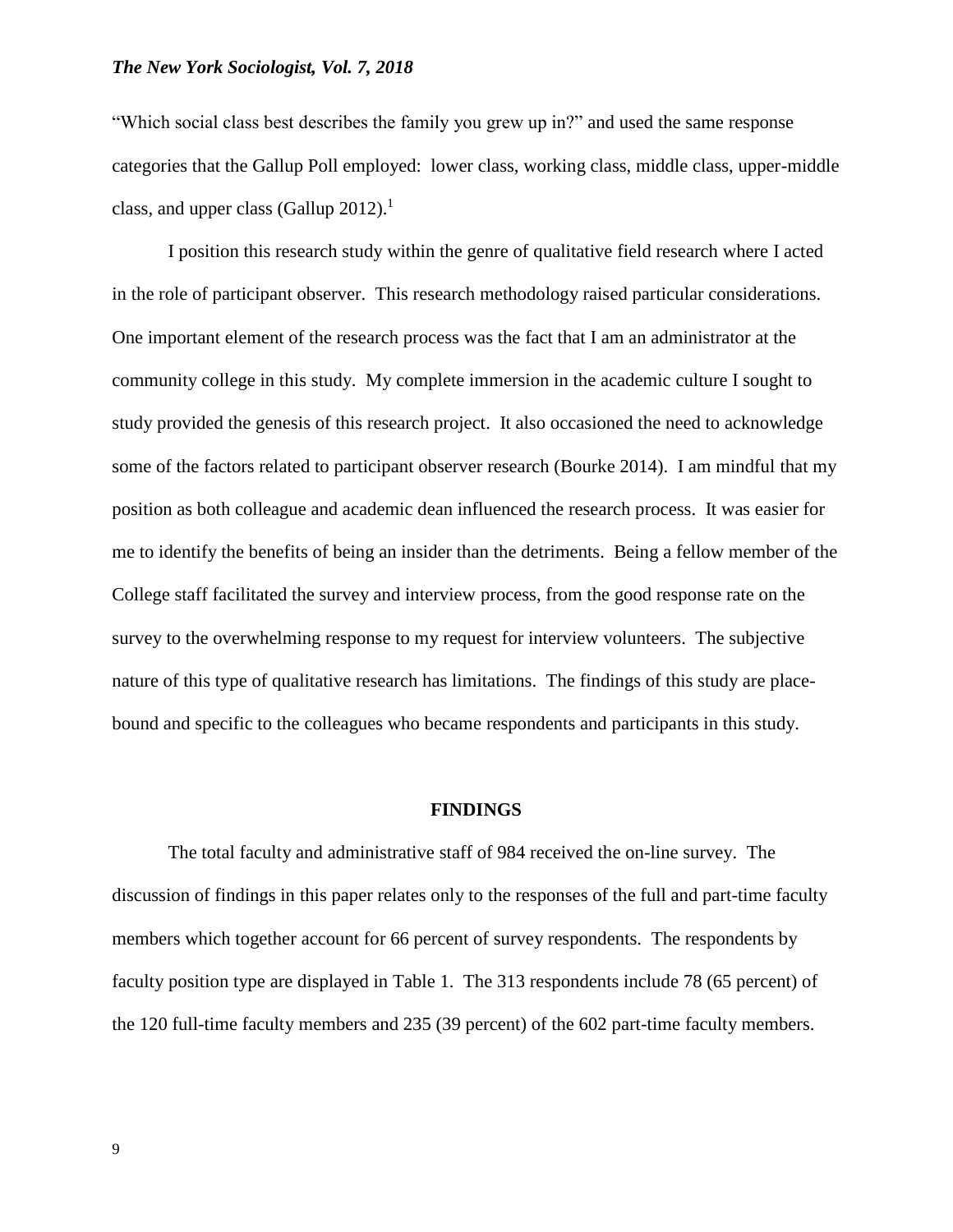| Position Type                   | Total<br>Number<br>of Faculty<br><b>Members</b> | Number $&$<br>Percentage of<br><b>Faculty Member</b><br>Respondents |
|---------------------------------|-------------------------------------------------|---------------------------------------------------------------------|
| <b>Full-time Faculty Member</b> | 120                                             | $(78)$ 65%                                                          |
| Part-time Faculty Member        | 602                                             | $(235)$ 39%                                                         |
| Total                           | 722.                                            | $(313)$ 43%                                                         |

**Table 1**: *Number and Percentage of Survey Respondents of Full-time and Part-time Faculty Members*

As noted in the previous discussion of methods, respondents indicated the social class that best described the family they grew up in. Many of the 309 who responded to this question, 44 percent (135), grew up in middle-class households. More germane to this study, 35 percent (109) were raised in working-class families. Twenty-six percent (20) of full-time faculty members identified working-class origins and 9 percent (7) defined themselves coming from lower-class families. By comparison 38 percent (89) of part-time faculty members claimed working-class roots and 3 percent (8) a lower-class upbringing.

One of the two open-ended questions on the survey solicited a narrative response that provides a window into the world of the college classroom. The question asked "In your work at the College, how do you use your social class background?" Responses were coded using nine categories to reflect the themes that emerged from the answers: Relating, Advising, Teaching, Way Up, Adjunct, Colleague, Interesting, Other, Not Applicable. $^2$  An individual response was often assigned to two or more categories, thus the percentages do not tally to one-hundred percent. The percentages reported below represent the 238 responses to this question given by full and part-time faculty members. In order to best illustrate key points all quotations are drawn from faculty members with working-class or lower-class origins.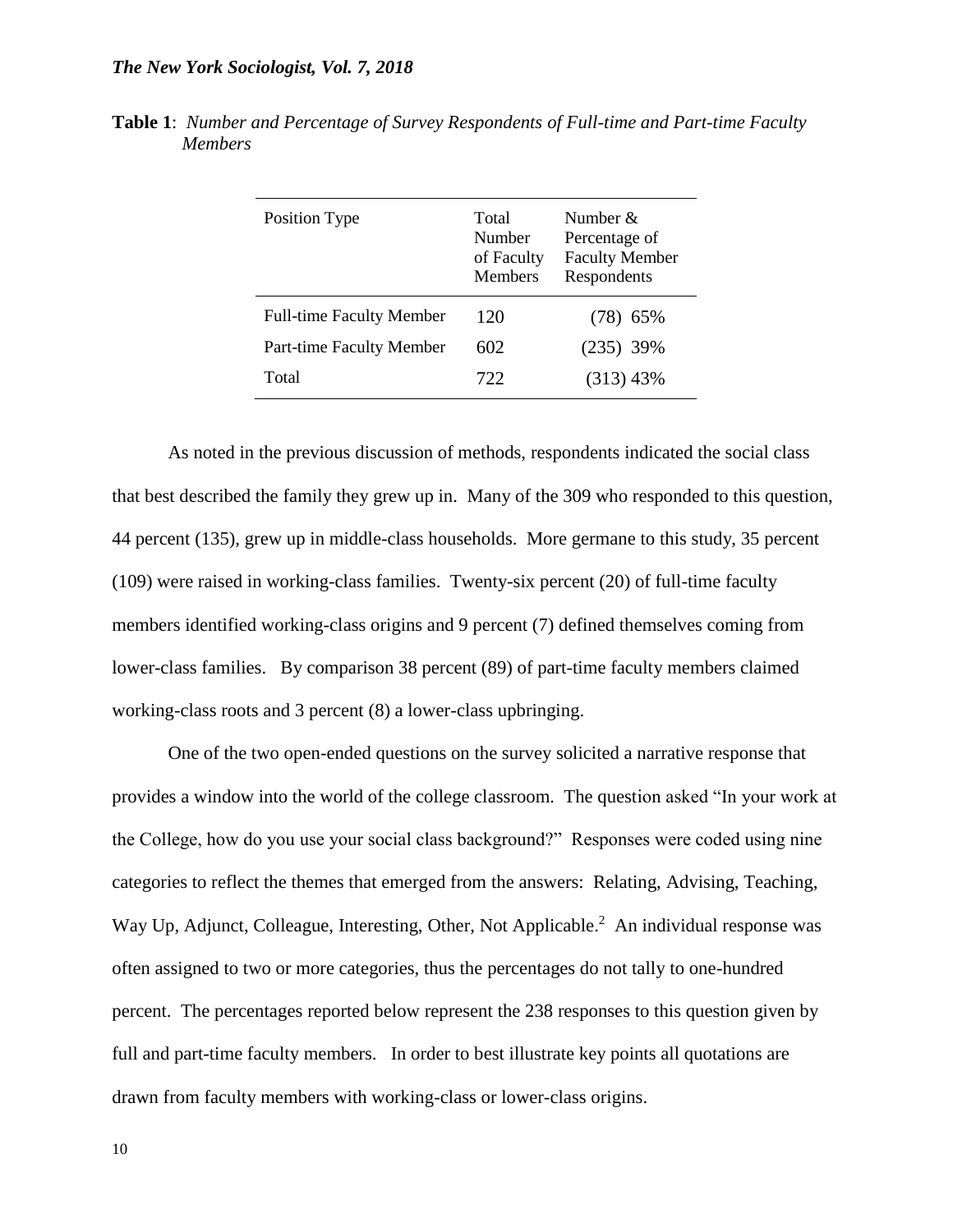For some professors the relevance of social class to their interactions with community college students was not apparent. Twenty-two percent (53) of respondents wrote answers indicating variations on these responses, "I don't" and "I try not to" use my social class background. Some respondents were less certain replying "I am not aware THAT I DO" and "I don't feel that I do." By contrast the vast majority of respondents indicated a multitude of ways that their social class background connected to their teaching.

Thirty-five percent (84) of respondents shared ways they used their social class to bond with students and the phrase most often used was "to relate" to the student population. Those surveyed report using social class "to understand," "to identify with," and "to connect with" students. The depth of understanding made possible by the shared experience of a workingclass background are revealed in this reflection from a female part-time instructor, "I try to use it to be highly aware of the challenges my students face. It doesn't help to admonish a student to study harder when their problem is homelessness or working 38 hrs a week." Similarly, a fulltime male professor wrote, "At times I disarm some of my poorer students, I think, by acknowledging my own family's financial hardships." One male adjunct professor beautifully summed up how his working-class background filters into his work at the College, because he uses "the common ground to relate to students. I also went to college at night and worked various jobs."

Twenty-eight percent (66) of faculty members tapped into their sensitivity and awareness of class issues when offering advice to students. A male adjunct faculty member from a working-class background offered these reflections:

In addition, I have used examples of communication situations that occurred in blue collar working conditions to illustrate concepts such as inadequate listening, handling difficult people (especially overbearing bosses), prejudice and discrimination, etc. Also, I've used experiences attending schools populated by middle class and working families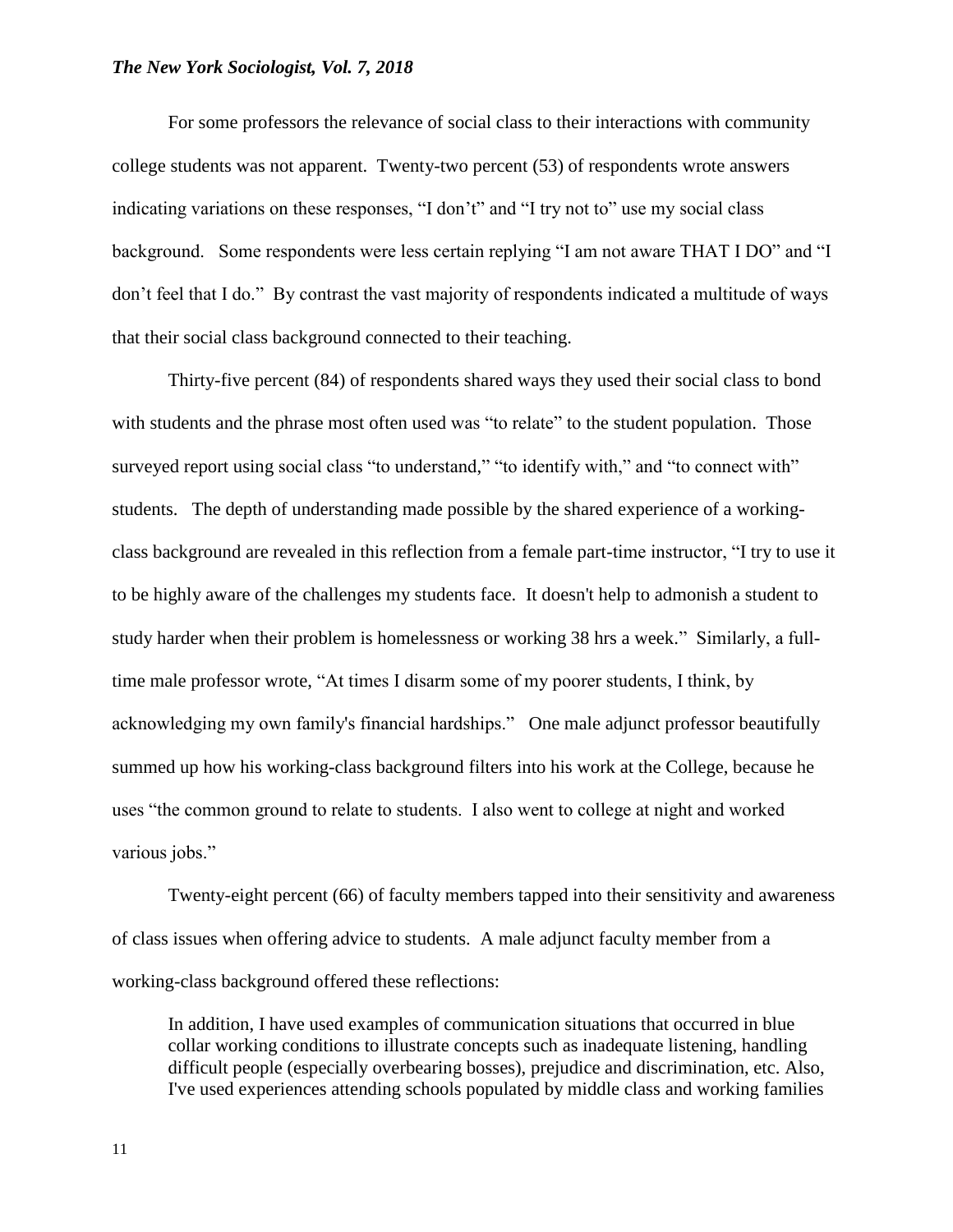to help students relate to concepts such as peer pressure, low academic expectations, bullying, etc. Also, in coaching, counseling and mentoring students, I am sensitive to issues they have as first generation to attend college, such as adjusting to higher expectations for academic performance and pressure not to fail (which is not quite the same as pressure to succeed).

Another male adjunct from a working-class family noted "I relate stories of the

experiences and the many factory jobs I had working my way through college and explain to the

students that sometimes there is bumps in the road of life."

Twenty-nine percent (69) of faculty respondents offered specific ways that they used social class in the context of teaching. Many cited disclosing their own class background to students, and creating materials students could connect to with scenarios and illustrations chosen for that purpose. For example a female adjunct faculty member from the working class wrote the following:

I am more explicit about course and graduation expectations, don't assume students know how to navigate college language and materials. I share my own experiences and challenges when relevant.

"I use my social class background as a tool. It helps me deliver the material and gives a

common bond to some of the students in the classes that I teach," responded a male adjunct from

working-class origins. Another self-identified working-class adjunct had a similar response:

In selecting readings that reflect class diversity. In creating writing assignments that allow for students to share their stories. In adjuncting here and not at a 4 year private school in order to be of more service to working class students.

Interestingly several noted using their own personal stories to demystify the professoriate.

One full-time male faculty member from a working-class family shares his story with students:

One thing I do is tell my students how I started out, not even expected to graduate from high school, and how I worked shitty jobs before I enrolled in college (and during college) to get where I am now. Students think college instructors were predestined to teach at a college. I pull back the curtain on that myth and let them know how I got where I'm at.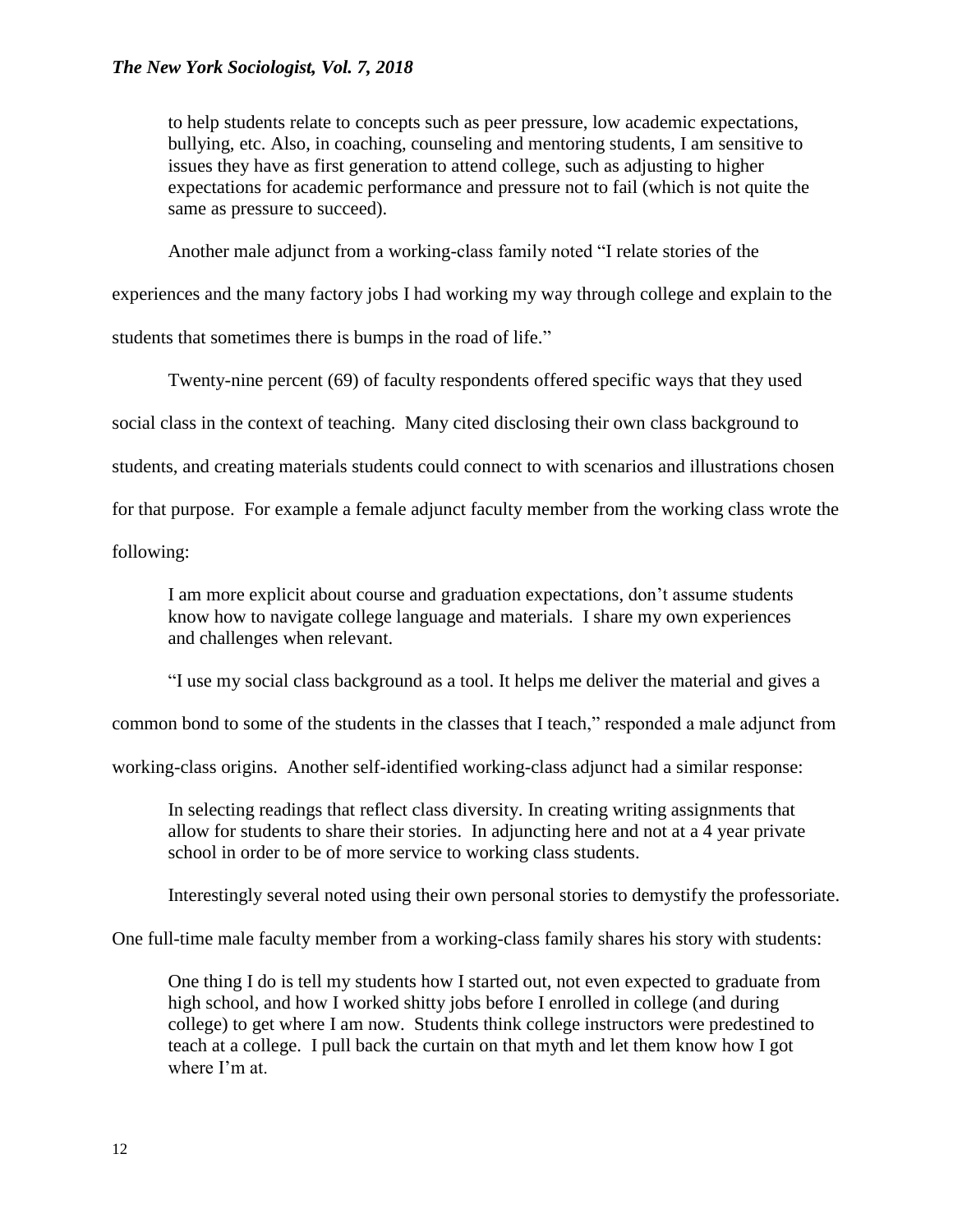A female adjunct professor from a working-class background shared the following thought:

I let my students know the kind of things I experienced as a student and that I can relate to many of the things they're experiencing. They think all teachers come from an upper class background.

A full-time female faculty member who grew up in a lower-class household revealed how

she uses her background in her teaching:

My almost poverty impoverished background-even though I'm white-relates to a lot of my students. It helps me connect with them initially. I tell them stories of sleeping in my car, working two full time jobs while going to school, sleeping in people's basements...you know...doing what you need to do to survive...with the idea that hard work and sacrifice pays off. Never did I feel "entitled" to what anyone else earned because I would earn my own way...I'd get my day. I did. Now I've got a nice life…a life to which many aspire...and I tell them that hard work and dedication through opportunity taken, not entitlement, will get them where they want to go. I'm living proof of it.

One full-time male professor from a lower-class background expressed his approach to

teaching as "connect with students. I share who I am, they see that I know where they're coming

from, and they trust me. Trust goes a long way with some students."

The themes and specific examples that emerged from survey respondents convey the

many ways in which their social class background is significant and shapes their academic

practices. In sharing their story with students, professors forge common ground based on

mutual experiences.

#### **CONCLUSIONS**

Consistent with findings in previous research (Jones 2003, 2004; Brodersen 2008; and Dole 2010) my study reveals that professors from working-class backgrounds are able to leverage their social class origin and use it as an essential component in their teaching and other interactions with students. Using social class as a shared foundation professors relate to, advise,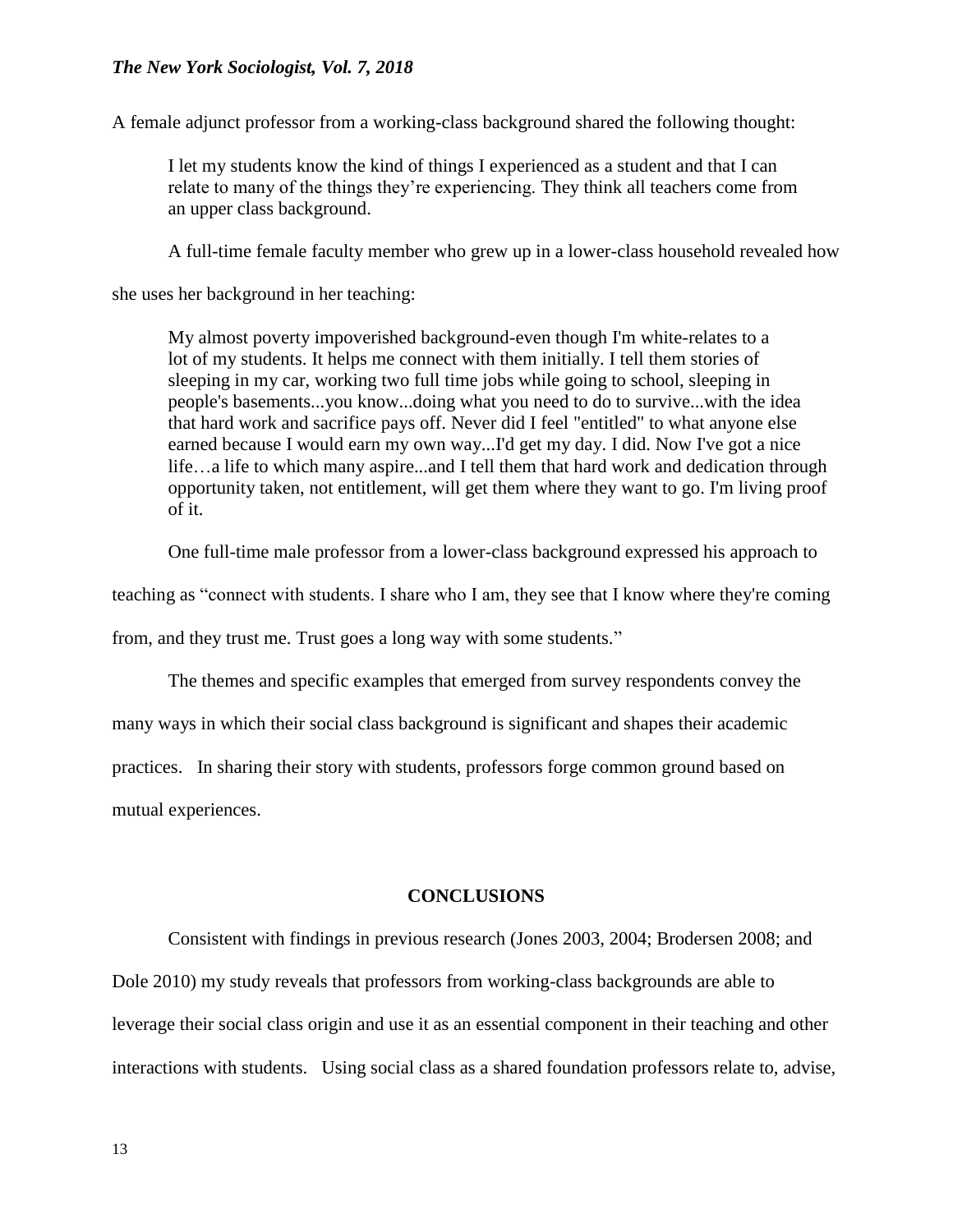coach and mentor students. Professors, cognizant of the relevance of social class to their teaching, construct learning experiences and assignments with class issues in mind.

As faculty members inhabit the social space of the community college classroom their social class dispositions, or habitus, serve to unite them to the College mission and its students. The cultural capital and habitus embodied by professors from working-class origins mirror a large proportion of community college students. Professors from working-class families have often "moved up" in social class rank, but maintain the ability to identify with and feel comfortable in the presence of working-class students. At times faculty members seek to guide students along the pathway to attaining a college credential with the sometimes implicit, sometimes explicit goal of assisting students in acquiring middle-class dispositions, attitudes, and professional skills.

Working-class academics help to make the community college a distinct sector in higher education, one whose institutional culture better aligns with the cultural capital of both professors and students from the working class. Many faculty members report creating a bond with students by exposing their own working-class background. This common ground, or common habitus, provides the basis to become champions for working-class students.

As suggested over forty years ago by Cohen and Brawer (1972), the unique attributes of professors teaching at community colleges are important to fulfilling their institutional mission. Faculty members in this study offer valuable insights that substantiate my argument that a working-class background can be an asset, not a disadvantage, to a career in the community college sector. Professors, in-tune with their students, assist them through the complex process of gaining a college education. In doing so they help disrupt the reproduction of inequality that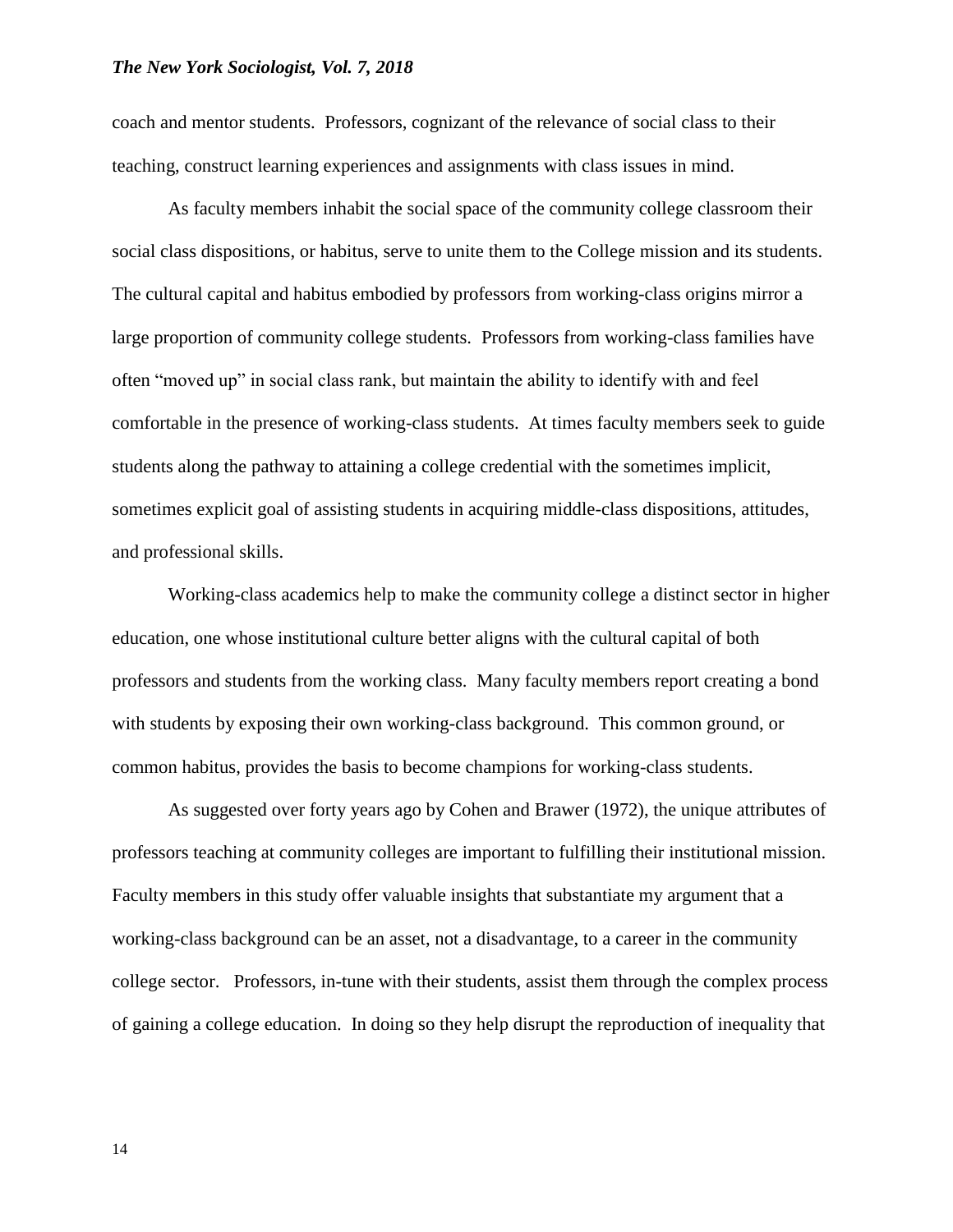occurs within educational institutions and positively influence their students, their institutions, and the greater society.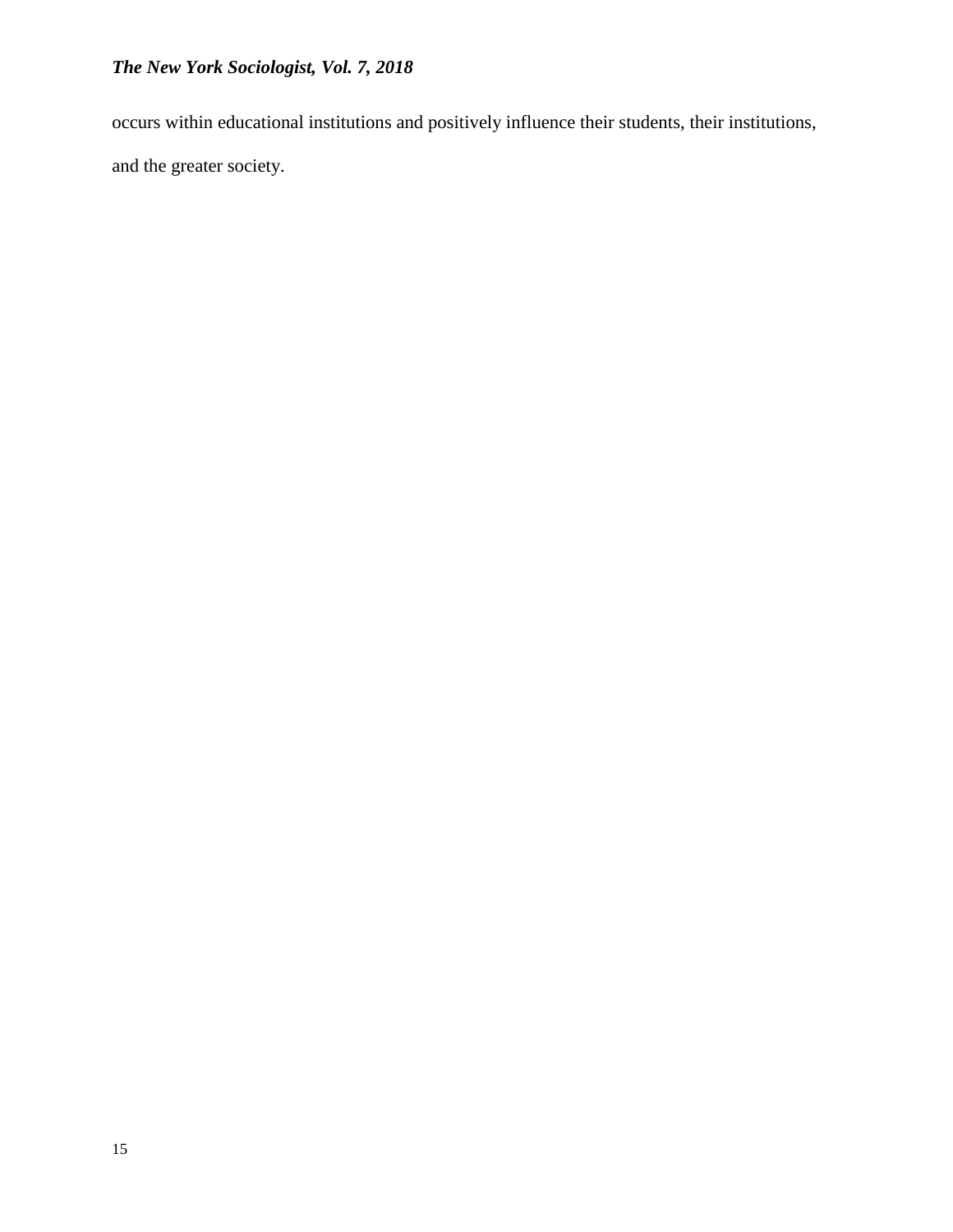#### **References**

- American Association of Community Colleges. 2018. "Fast Facts 2018." Washington, DC: American Association of Community Colleges. Retrieved May 1, 2018 (https://www.aacc.nche.edu/wpcontent/uploads/2018/04/2018-Fast-Facts.pdf)
- Bourdieu, Pierre. 1974. "The School as a Conservative Force: Scholastic and Cultural Inequalities." Pp. 32-46 in *Contemporary Research in the Sociology of Education,* edited by J. Eggleston. London: Methuen and Co.
- Bourdieu, Pierre. 1984. *Distinction: A Social Critique of the Judgement of Taste*. Cambridge, MA: Harvard University Press.
- Bourdieu, Pierre. 1985. "The Social Space and the Genesis of Groups." *Theory and Society* 14(6):723-44.
- Bourdieu, Pierre. 1986. "The Forms of Capital." Pp. 241-59 in *Handbook of Theory and Research for the Sociology of Education,* edited by J. Richardson. New York: Greenwood. Retrieved September 3, 2017 (https://www.marxists.org/reference/ subject/philosophy/works/fr/bourdie u-forms-capital.htm)
- Bourdieu, Pierre and Jean-Claude Passeron. 1990. *Reproduction in Education, Society and Culture*. 2nd ed. London: Sage Publications.
- Bourke, Brian. 2014. "Positionality: Reflecting on the Research Process." *The Qualitative Report* 19:1-9. Retrieved September 3, 2017 (http://www.nova.edu.ssss/QR/QR19 / bourke18.pdf)
- Brodersen, Lyn A. 2008. "From Working-Class Origins to Academia: Community College Women Who Have Crossed the Great Class Divide." PhD dissertation, Department of Educational Leadership and Policy Studies, Iowa State University. Retrieved from ProQuest Dissertations & Theses Database, 3316215.
- Bugaighis, Elizabeth. 2015. "'I Am Just Like My Students:' Working-Class Academics at a Community College." M.A Thesis, Department of Sociology, Lehigh University.
- Cohen, Arthur M. and Florence B. Brawer. 1972. *Confronting Identity: The Community College Instructor*. Englewood Cliffs, NJ: Prentice-Hall.
- Dews, C. L. Barney and Carolyn Leste Law, eds. 1995. *This Fine Place So Far From Home*. Philadelphia: Temple University Press.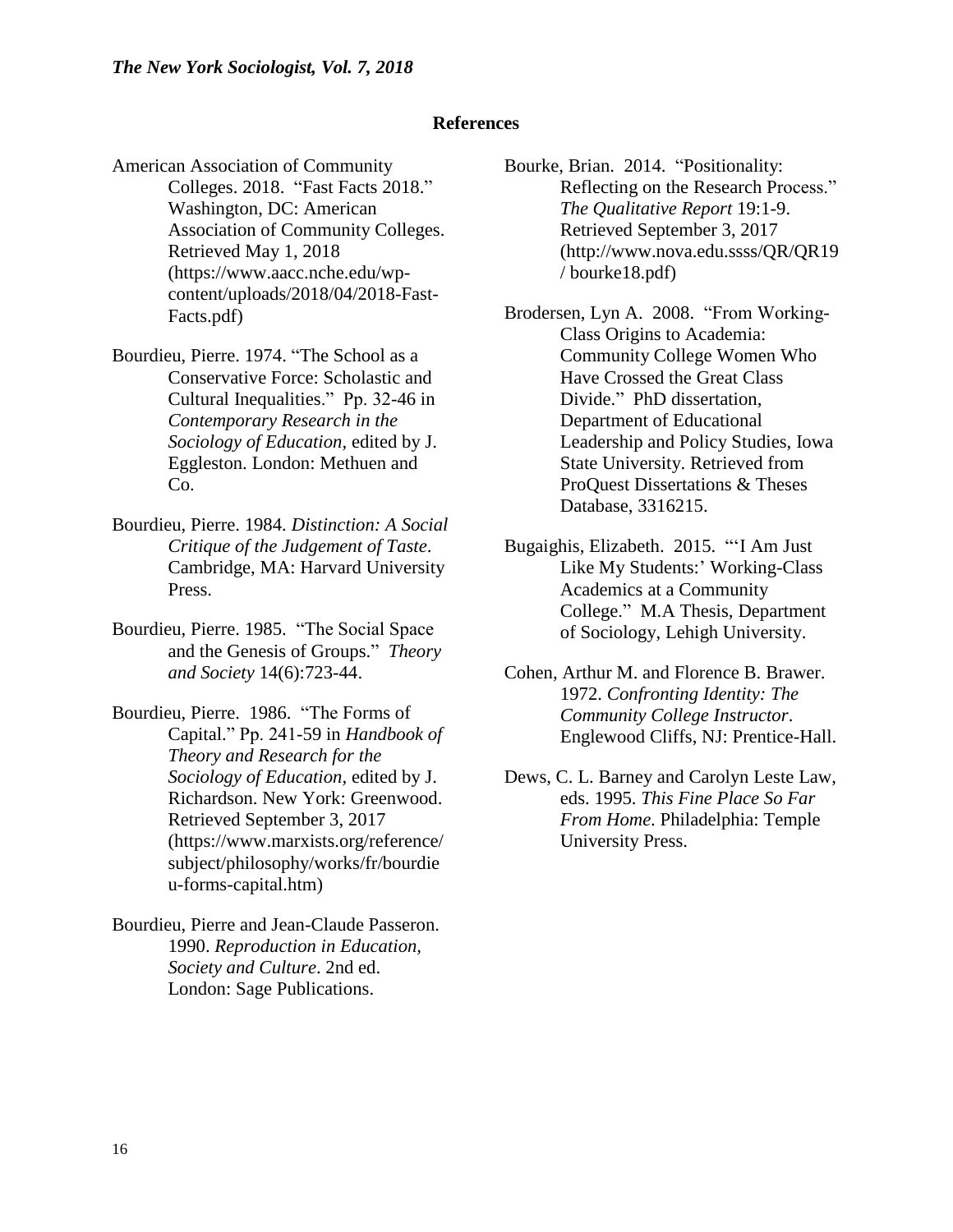- Dole, Susan M. 2010. "The Effects of a Working-Class Background on Community College Faculty: A Critical Ethnography." EdD dissertation, University of Massachusetts. Retrieved from ProQuest Dissertations & Theses Database, 3420068.
- Eddy, Mathew Daniel. 2006. "Academic Capital, Postgraduate Research and British Universities: A Bourdieu Inspired Reflection." *Discourse: Learning and Teaching in Philosophical and Religious Studies* 6(1):211-23.
- Gallup. 2012. *Americans Most Likely to Say They Belong to the Middle Class.*  Washington, DC: Gallup. Retrieved September 3, 2017 [\(http://www.gallup.com](http://www.gallup.co/)/poll/159029/ americans-likely-say-belong-middleclass.aspx)
- Harker, Richard, Cheleen Mahar and Chris Wilkes, eds. 1990. *An Introduction to the Work of Pierre Bourdieu*. New York: St. Martin's Press.
- Jones, Sandra J. 2003. "Complex Subjectivities: Class, Ethnicity, and Race in Women's Narratives of Upward Mobility." *Journal of Social Issues,* 59(4):803-20.
- Jones, Sandra J. 2004. "A Place Where I Belong: Working-Class Women's Pursuit of Higher Education." *Race, Gender & Class,* 11(3):74-93.
- Lizardo, Omar. 2004. "The Cognitive Origins of Bourdieu's Habitus." *Journal for the Theory of Social Behavior* 34(4):375-401.
- Muzzatti, Stephen L. and C. Vincent Samarco, eds. 2006. *Reflections from the Wrong Side of the Tracks: Class, Identity, and the Working Class Experience in Academe.* Lanham, MD: Rowman & Littlefield.
- Ryan, Jake and Charles Sackrey. 1984. *Strangers in Paradise: Academics from the Working Class.* Boston: South End Press.
- Tokarczyk, Michelle M. and Elizabeth A. Fay, eds. 1993. *Working Class Women in the Academy: Laborers in the Knowledge Factory.* Amherst, MA: University of Massachusetts Press.
- Townsend, Barbara K. and Susan B. Twombly, eds. 2007. *Community College Faculty: Overlooked and Undervalued*. Hoboken, NJ: Wiley Periodicals.
- Vander Putten, James John. 1998. "Conditions in the Knowledge Factory: Working-class Faculty Perceptions of the Academic Work Environment." PhD dissertation, Horace H. Rackham School of Graduate Studies, University of Michigan. Retrieved from ProQuest Dissertations & Theses Database, 9910013.
- Witt, Alan. A., James L. Wattenbarger, James F. Gollattscheck, and Joseph E. Suppiger. 1994. *America's Community Colleges: The First Century.* Washington, DC: Community College Press.